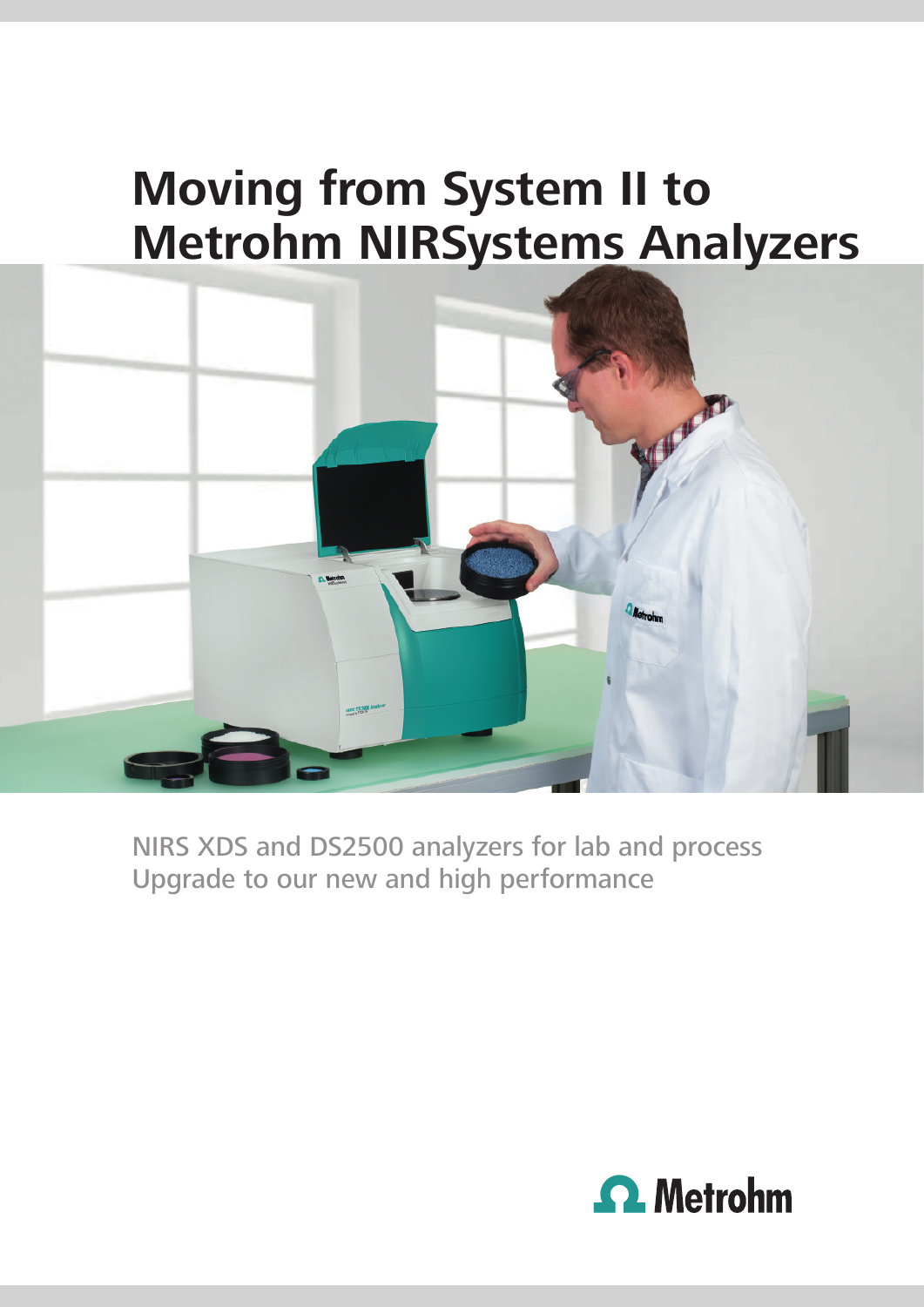## New Features for Higher Performance

### **Overall Benefits**

- Higher Precision
- Higher Accuracy
- More Energy
- 2  $\times$  Faster Scan Rate
- More Data Points
- Extended Wavelength



#### **Upgraded Lamp Source**

A more powerful lamp module uses a patented reflector to maximize the intensity of light at the sample. This improves the signal-to-noise ratio and reproducibility of your measurements. The pre-aligned lamp module is easy to install. No service call is necessary, saving you time and money.

#### **Updated XDS Grating**

Our patented, off-axis digital synchronous (XDS) holographic grating has higher efficiency and a higher resolution encoder, providing improved signal-to-noise and 4x more data points per acquired spectrum. Digital scanning allows for forward and backward scanning resulting in a scan rate twice as fast as the System II.

#### **Mono and Enclosure**

The new enclosure is completely sealed to keep internal components free from dirt and moisture. This allows the rugged instrument to be used in the lab or more harsh environments as no air is exchanged with the surrounding environment.

The improved internal standards automatically check and improve the wavelength accuracy and photometric response. The XDS system automatically scans the internal reference and standards with the simple push of a button.

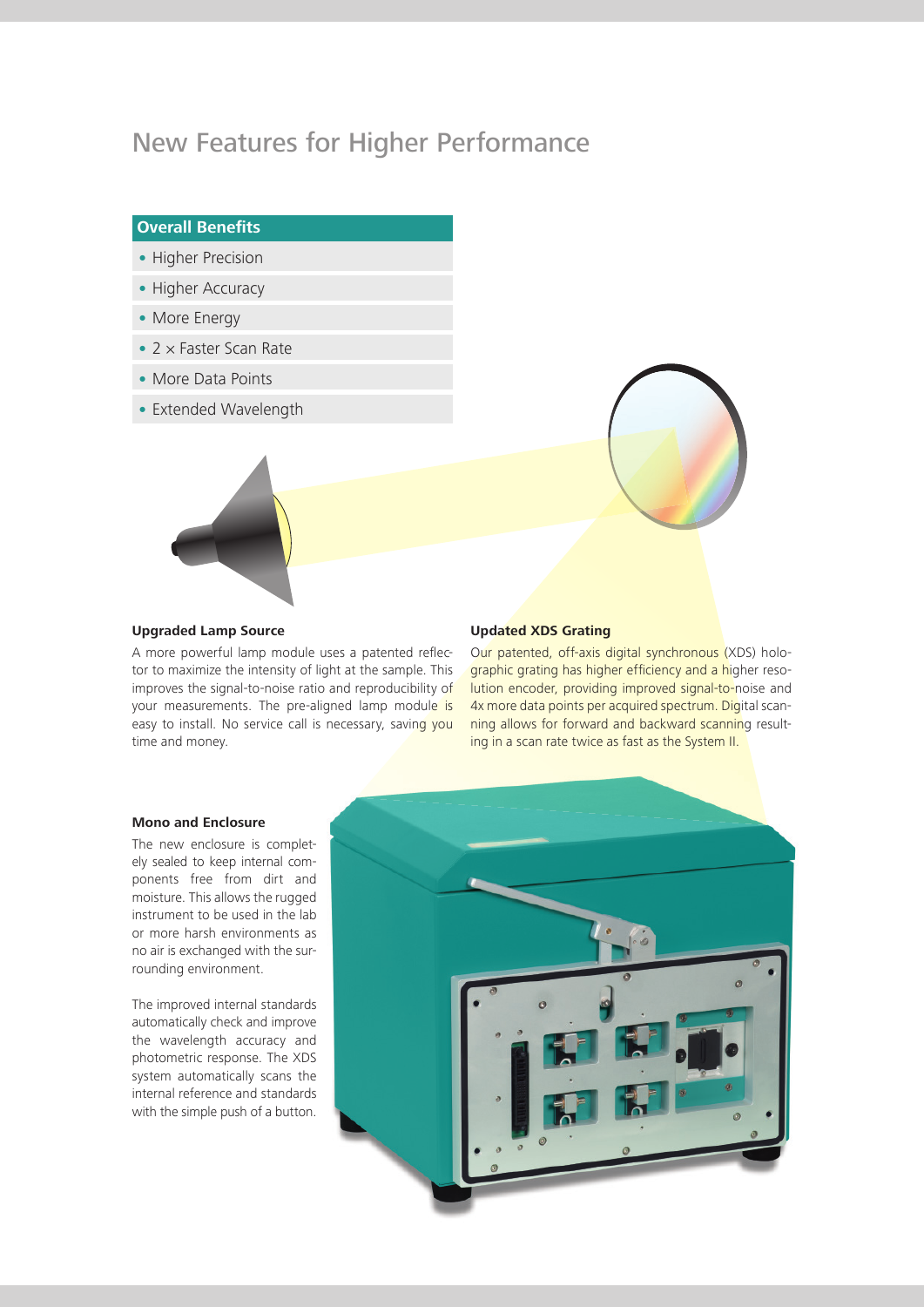## Metrohm Facilitates your NIR model transfer for a worry-free upgrade

|                                                    | <b>Additional Benefits</b>                                                                     |                                                                                                         |
|----------------------------------------------------|------------------------------------------------------------------------------------------------|---------------------------------------------------------------------------------------------------------|
|                                                    | • Ethernet communication                                                                       |                                                                                                         |
|                                                    | • Instrument Status Displays                                                                   |                                                                                                         |
|                                                    | • Hot-Swappable Modules                                                                        |                                                                                                         |
|                                                    | • Improved electronics                                                                         |                                                                                                         |
|                                                    |                                                                                                |                                                                                                         |
| <b>Upgrade System II Analyzers </b>                |                                                                                                | to Metrohm NIRSystems Analyzers                                                                         |
| 111<br>Model 5000 or 6500<br>Content Analyzer      | Automatic Internal Reference<br>Optional Spot Size Adjustment<br><b>Automation Options</b>     | XDS RapidContent Analyzer<br>DS2500                                                                     |
| System II Transport                                | Internal Reference Sample<br>Rapid Analysis of Solids or Liquids<br>Liquid Kit Available       | XDS RapidContent<br>DS2500<br>Analyzer<br><b>ITES XITS Report Found Ame</b><br>XDS RapidLiquid Analyzer |
|                                                    |                                                                                                |                                                                                                         |
| System II Probe                                    | Internal Probe Holder<br>Improved Fiber Protection<br>Quick-Change Probes (Solid to Liquid)    | XDS SmartProbe Analyzer                                                                                 |
| 553<br>C.<br>$\omega$<br>System II Liquid Analyzer | Sealed Stainless Steel Sample Box<br>Stable Internal Temperature<br>Sample Temperature Control | <b>MAN 2211</b><br>XDS RapidLiquid Analyzer                                                             |
| <b>IMRS stern</b><br>System II Process             | Higher Sensitivity InGaAs Detector<br>Supports All Communication<br>Improved Reproducibility   | $\int_{0}^{\infty}$ 32<br>XDS Process Analyzer                                                          |